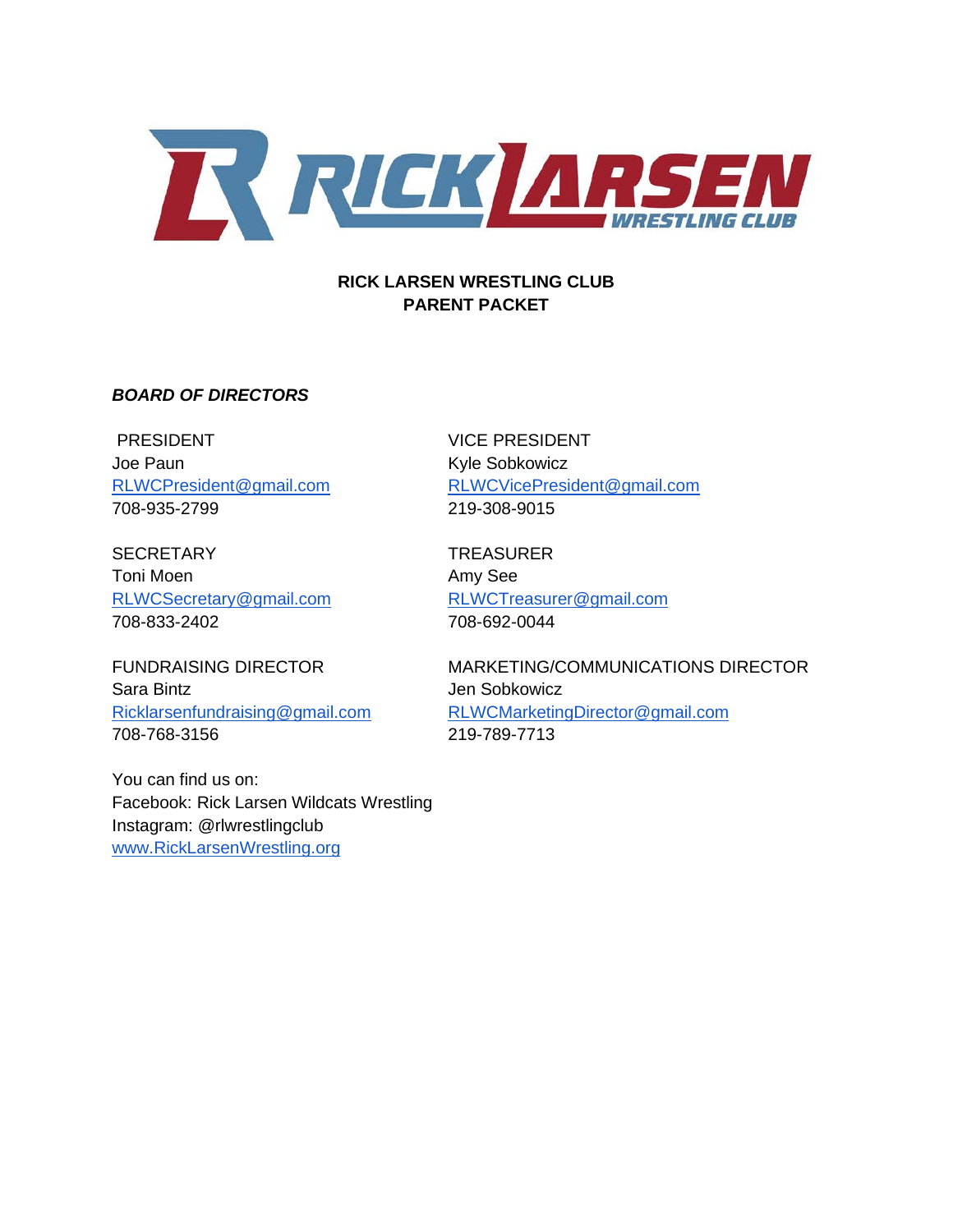# **Welcome Families to the RLWC Wrestling Season!**

# **MISSION**

To teach the fundamental skills of wrestling in a fun and positive learning environment. To promote the values of hard work, self-discipline, and sportsmanship. Effort over results!

# **HISTORY**

The club was established by Rick Larsen, as a feeder program for Hanover Central Wrestling. Originally called Wildcat Wrestling Club, the club was re-named to honor the memory of Rick Larsen who passed away in 1989. The RLWC is a chartered member of the Indiana State Wrestling Association and USA Wrestling.

#### **PARENTS**

Being a parent of a wrestler can be a rewarding and stressful experience if you don't understand the sport. It is important that you take a few moments to read the below information. Of the many sports your child participates in, wrestling is perhaps the most misrepresented, misunderstood, and underrated. The purpose of this guide is to generate new interest and awareness among parents whose children want to participate in this exciting and rewarding sport. Hopefully, this guide will help expose the myths and uncover the benefits wrestling has to offer, and most importantly, help parents understand how this unique sport best compliments other sport choices their child makes.

# **THE ACTUAL SPORT OF WRESTLING**

- Based on self-discipline, hard work, skill and determination
- Conducted on a mat with wrestling shoes, knee pads (optional), headgear and mouth guard.
- Physically demanding, but relatively safe and non-violent. Does not involve or even tolerate actions intended to cause injury.
- World class wrestlers utilize skills, strength and endurance developed over a lifetime of practice and hard work.

# **EQUIPMENT**

- Wrestling Shoes
- Head Gear
- Mouth Guard
- Form fitting athletic clothes
- Water bottle and towel
- Antibacterial soap for home (Hygiene is extremely important. See tips on pg 5&6)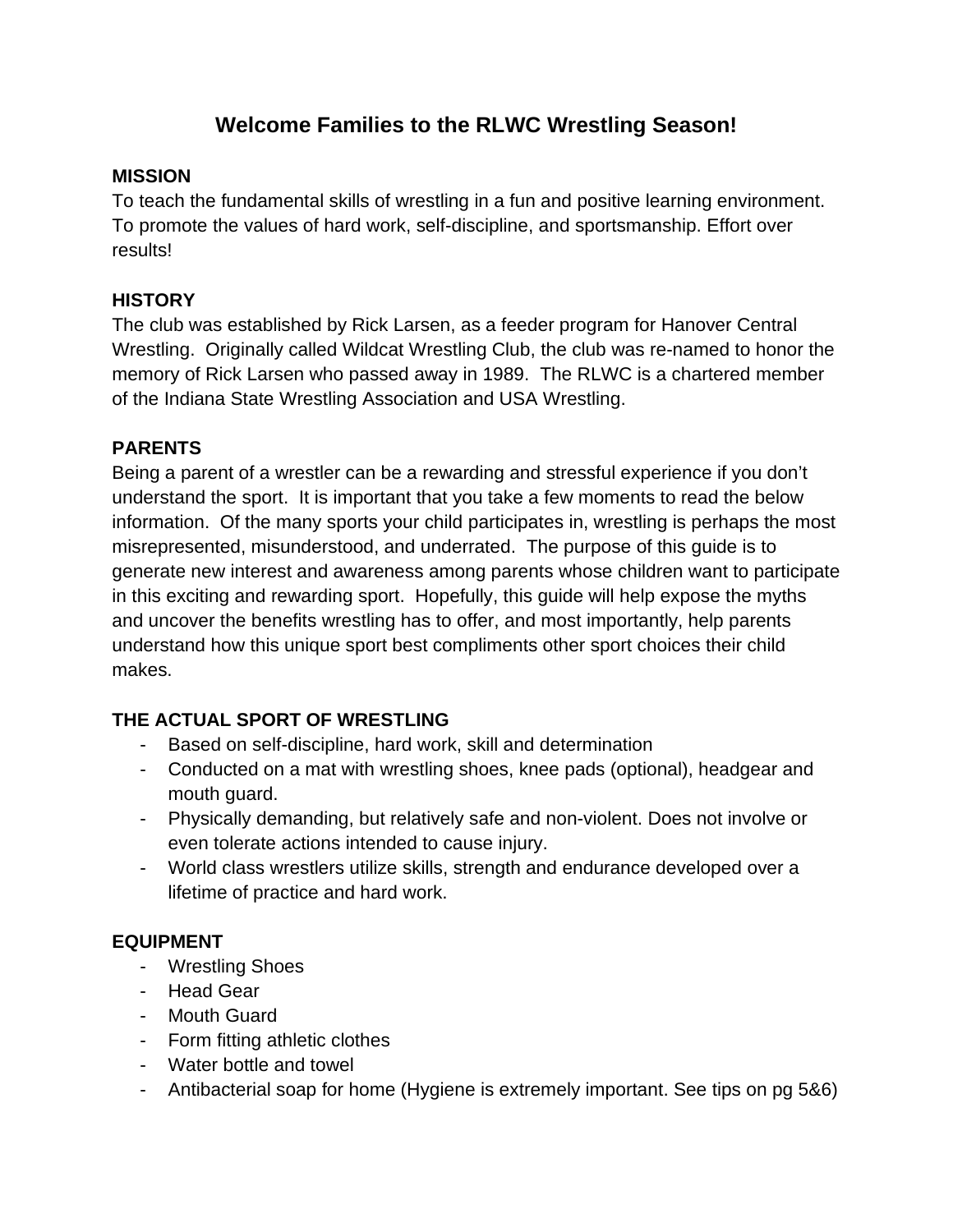# **PARENT RESPONSIBILITIES**

- Complete USAW Membership for your child. This is a requirement and must be completed before the first day of practice.

**USAW Membership:** <https://www.usawmembership.com/login>

- Create free account
- Go to profiles
- Claim your previous profile
- Input info to claim profile and then search
- Claim profile
- You may claim as many profiles as needed for your family

# **Purchasing Steps:**

- To renew any cards under your profile go to memberships once you are logged in
- Hit purchase membership
- Click every individual you want to purchase a new membership for
- Pick the type of membership (athlete)
- Associate the club (Rick Larsen Wrestling Club)
- Follow the prompts to pay (\$40)

There is no need to pay the additional \$10 to purchase a plastic card. A printed copy is all you need. We recommend printing 2 copies ( 1 for you and 1 for RLWC).

**EXTREMELY IMPORTANT - New members please note after creating an account for a new member you are required to verify their age by emailing the child's birth certificate to [iswa@sbcglobal.net](mailto:iswa@sbcglobal.net) or fax to 317-783-4336. Wrestlers have been turned away from tournaments because they haven't completed the "Age Verification" process.**

# **COMMUNICATIONS**

- GroupMe App- We will be utilizing GroupMe App for communication. This is a messaging app that lets users send direct messages and group messages from mobile devices without limits or fees. Those who do not wish to use the app can still send and receive GroupMe messages through SMS. This will help get information out to the parents quickly in the event of a practice cancellation or change.
- Facebook- Please be sure to like our page. We will use our page to send out notifications and post pictures.
- Instagram- Please be sure to follow us. We will use our page to send out notifications and post pictures.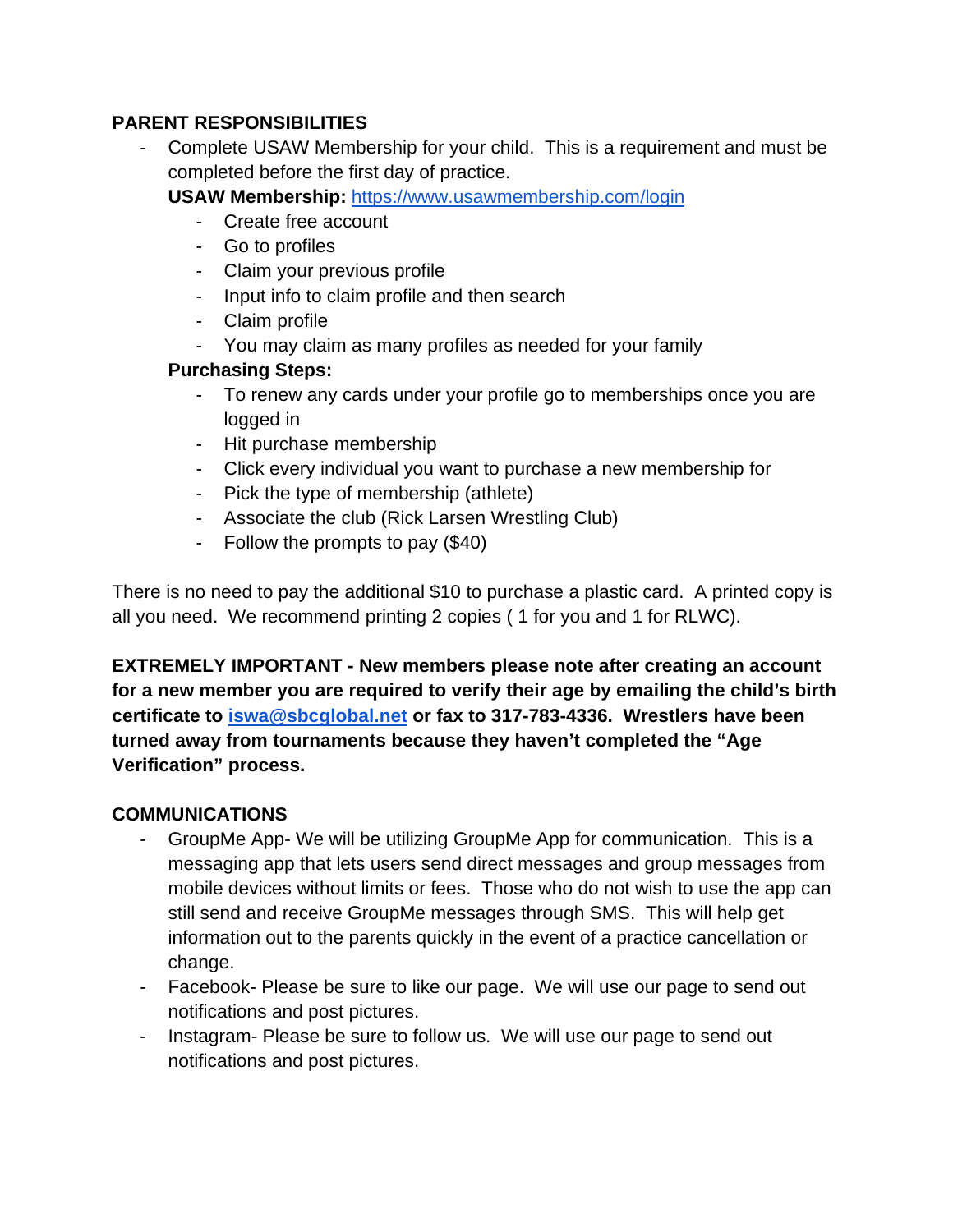# **PRACTICES**

- Practices will be held at the Hanover Central High School starting in November.
- The Folkstyle season begins November and runs through the end of March.
- Practices take place on Tuesday, Thursdays. There may be additional Friday practices added which will be geared toward preparing for tournaments and will only be open to wrestlers competing in tournaments.
	- PeeWee(ages 5 &6) and Beginner Bantam (ages 7&8) practice Tues./Thurs. 5:30-6:30pm.
	- Experienced Bantam (age 8) through Novice (age 12 &13) practice Tues./Thurs. 6:00-8:00pm.
- Coaches will assess the wrestlers and determine their level of experience. This will allow them to move up or down in practice.
- No street shoes are allowed on the mats. If your child needs to leave the mat he/she should remove their wrestling shoes.
- For insurance purposes, only wrestlers, coaches and Board Members are allowed on the mats. Parents, we understand you would like to watch your child practice; however, due to COVID-19, practices are closed to parents at this time.

# **TOURNAMENTS**

- Wrestlers are not required to participate in tournaments.
- We will be posting tournament information as it becomes available.
- Most tournaments are within an hour drive.
- When registering for a tournament we need to make sure you are registered under Rick Larsen Wrestling Club.
- Tournament competition is organized by weight and age.
- Weight classes are either predetermined, or blocked into groups of 4 or 8 after all wrestlers have weighed in.
- Most tournaments are held on Sundays.
- Wrestling tournaments can last 6 to 8 hours or longer and can involve as many as 200 to 600 wrestlers.
- Mandatory weigh-ins are most often held the morning of the tournament approximately 1 to 2 hours prior to the first round of competition. At weigh-ins, wrestlers' weights, ages and experience levels are recorded on slips of paper that are used to form brackets.
- A completed bracket sheet will show specific pairings for each match.
- Tournaments are normally organized in rounds, allowing wrestlers sufficient time to rest between matches.
- Tournament regulations usually limit the number of coaches allowed to coach from the edge of the mat. No parents or additional wrestlers can coach.
- When the match is over, wrestlers shake hands and return to their coaches.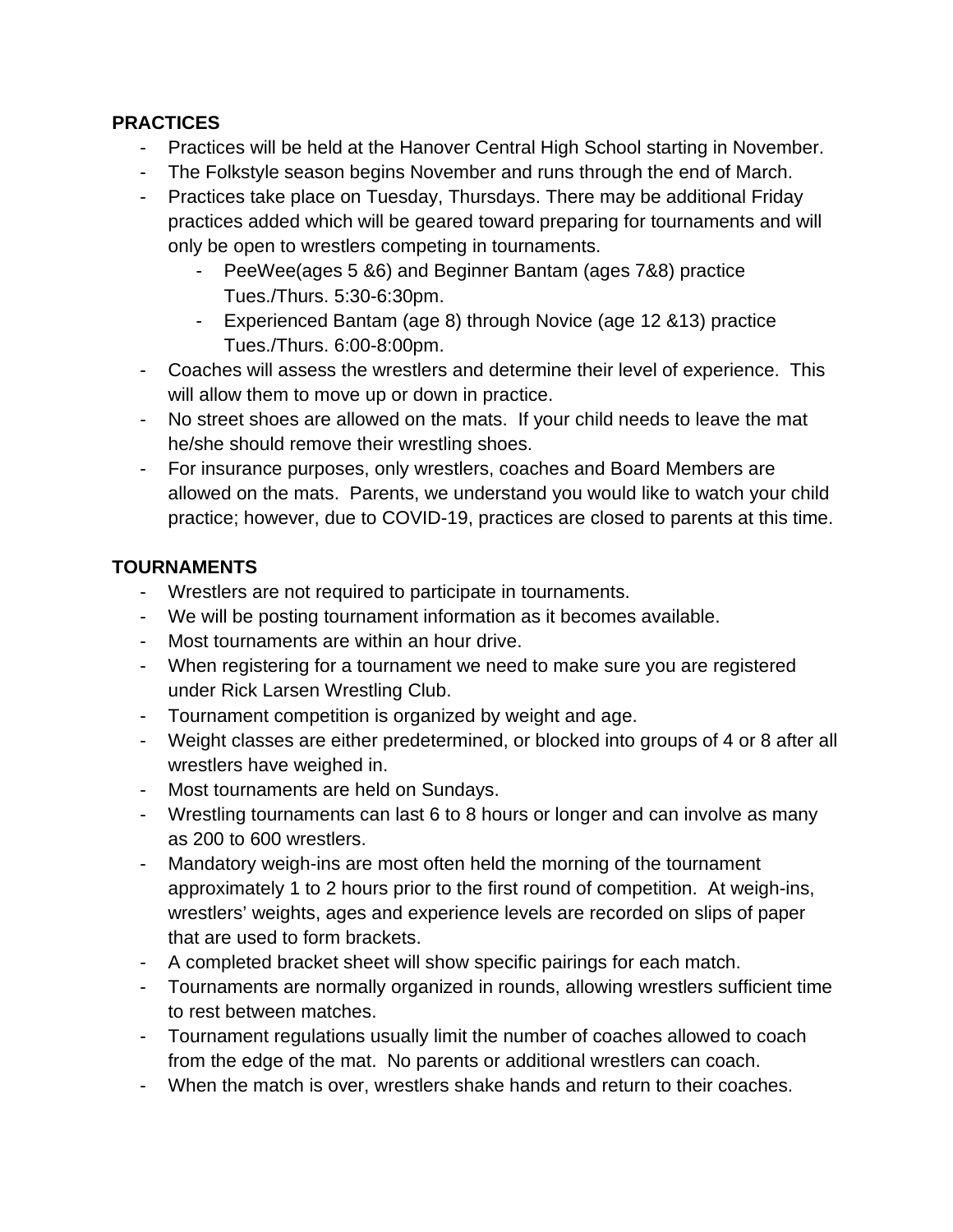- Trophies or medals are awarded to the top 3-4 wrestlers in a weight class in smaller tournaments and 6-8 for larger tournaments.
- Tournaments can be long days, so here are some ideas of things to bring:
	- Coolers with water and food (some tournaments have cooler fees)
	- Something soft to sit on
	- A book
	- Pillow/Blanket
	- Games or cards

# **FUNDRAISING**

We only have a few small fundraisers a year.

- One usually takes place at a local eatery TBD
- Spirit Wear- there will be a site where you can purchase RLWC shirts, sweatshirts hats etc.
- A canning day where participants ask for donations at a Cedar Lake location.

# **WRESTLING HYGIENE TIPS**

Preventing skin diseases is much easier than treating them. A constant effort must be made by athletes, coaches, parents and any other figures involved in the wrestling community. This is needed to ensure that athletes are kept safe and healthy. Not only can such infections create health complications, they can also hold athletes back from both practice and competition. This guide of 10 easy tips will help to protect wrestlers from infections that are extremely preventable.

- **Shower immediately** The longer you wait to shower after practices and matches, the more harmful germs are allowed to stay and grow on your skin. When showering, always use liquid antibacterial soap and a mesh scrub to ensure that you're both killing the bacteria and limiting the amount of bacteria that can be left on your showering equipment. There are many antibacterial soaps designed specifically for wrestlers. These aren't necessary, but they do work. Remember to thoroughly dry yourself after you shower, focusing on your feet last.
- **Know your body** Check your body daily for anything out of the norm; if it looks like it shouldn't be there, well...it probably shouldn't be there. Keep an eye out for red/irritated skin, scratches, peeling, bumps, itching, etc. If you do find something of concern, tell your coach right away. He or she will know the proper course of action and treatment. Hot Tip: Some Extra Help- In addition to using antibacterial soap, there are several products that you can use to help keep your skin clean and infection- free. Foams and liquid skin "shields" form a germresistant layer on top of your skin, helping to prevent infections during practice